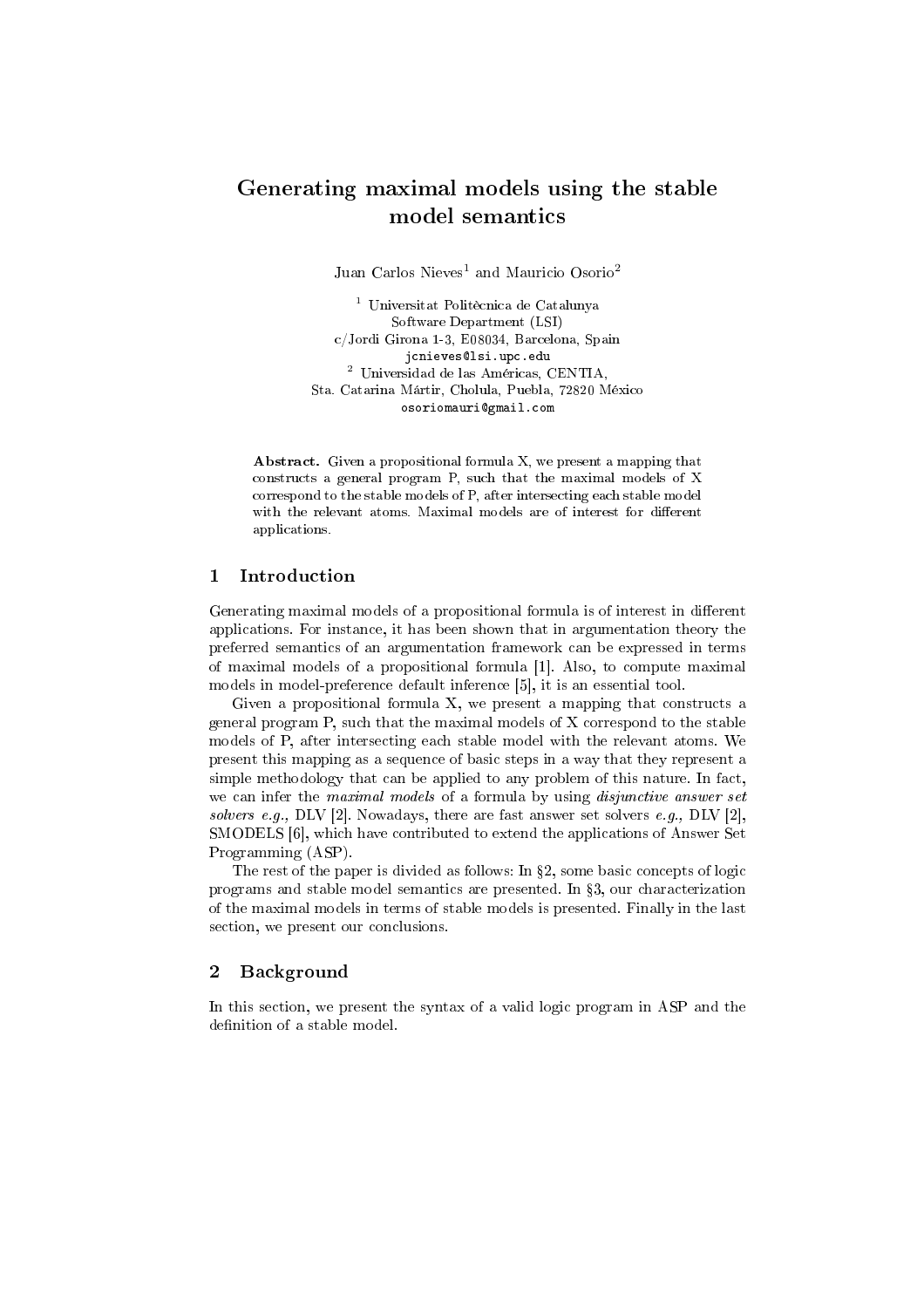#### 2.1 Logic Programs: Syntax

The language of a propositional logic has an alphabet consisting of

- (i) proposition symbols:  $p_0, p_1, \ldots$
- (ii) connectives :  $\vee, \wedge, \leftarrow, \neg, \bot, \top$
- (iii) auxiliary symbols : ( , ).

where  $\vee, \wedge, \leftarrow$  are binary connectives,  $\neg$  is an unary connective and  $\bot$ ,  $\top$  are zeroary connectives. The proposition symbols and  $\perp$  stand for the indecomposable propositions, which we call atoms, or atomic propositions. A literal is an atom, a, or the negation of an atom  $\neg a$ . Given a set of atoms  $\{a_1, ..., a_n\}$ , we write  $\neg \{a_1, ..., a_n\}$  to denote the set of literals  $\{\neg a_1, ..., \neg a_n\}$ . Formulas are constructed as usual in logic. A theory T is a finite set of formulas. By  $\mathcal{L}_T$ , we denote the signature of  $T$ , namely the set of atoms that occurs in  $T$ .

A general clause, C, is denoted by  $a_1 \vee \ldots \vee a_m \leftarrow l_1, \ldots, l_n, \, 3$  where  $m \geq 0$ ,  $n \geq 0$ , each  $a_i$  is an atom, and each  $l_i$  is a literal. When every literal  $l_i$  is an atom, the clause is considered positive. When  $n = 0$  and  $m > 0$ , the clause is an abbreviation of  $a_1 \vee \ldots \vee a_m \leftarrow \top$ , where  $\top$  is  $\neg \bot$ . When  $m = 0$  the clause is an abbreviation of  $\bot \leftarrow l_1, \ldots, l_n$ . Clauses of this form are called constraints (the rest, non-constraint clauses). A general program,  $P$ , is a finite set of general clauses. A positive general program  $P$  is a finite set of positive general clauses. A given program  $\{\alpha_1, ..., \alpha_n\}$  is also represented as  $\{\alpha_1, ..., \alpha_n\}$  to avoid ambiguities with the use of the comma in the body of the clauses.

We point out that whenever we consider logic programs our negation  $\neg$  corresponds to the default negation not used in Logic Programming. Also, it is convenient to remark that in this paper we are not using at all the so called strong negation used in ASP.

### 2.2 Stable models semantics

First, to define the stable model semantics, let us define some relevant concepts.

**Definition 1.** Let T be a theory. An interpretation I is a mapping from  $\mathcal{L}_T$  to  ${0,1}$  meeting the conditions:

- 1.  $I(a \wedge b) = min{I(a), I(b)},$ 2.  $I(a \vee b) = max\{I(a), I(b)\},\$
- 3.  $I(a \leftarrow b) = 0$  if and only if  $I(b) = 1$  and  $I(a) = 0$ ,
- 4.  $I(\neg a) = 1 I(a)$ ,
- 5.  $I(\perp) = 0$ .
- 6.  $I(\top) = 1$ .

It is standard to provide interpretations only in terms of a mapping from  $\mathcal{L}_T$ to  $\{0, 1\}$ . But then it is easy to prove that it is unique by virtue of the definition by recursion.

<sup>&</sup>lt;sup>3</sup>  $l_1, \ldots, l_n$  represents the formula  $l_1 \wedge \cdots \wedge l_n$ .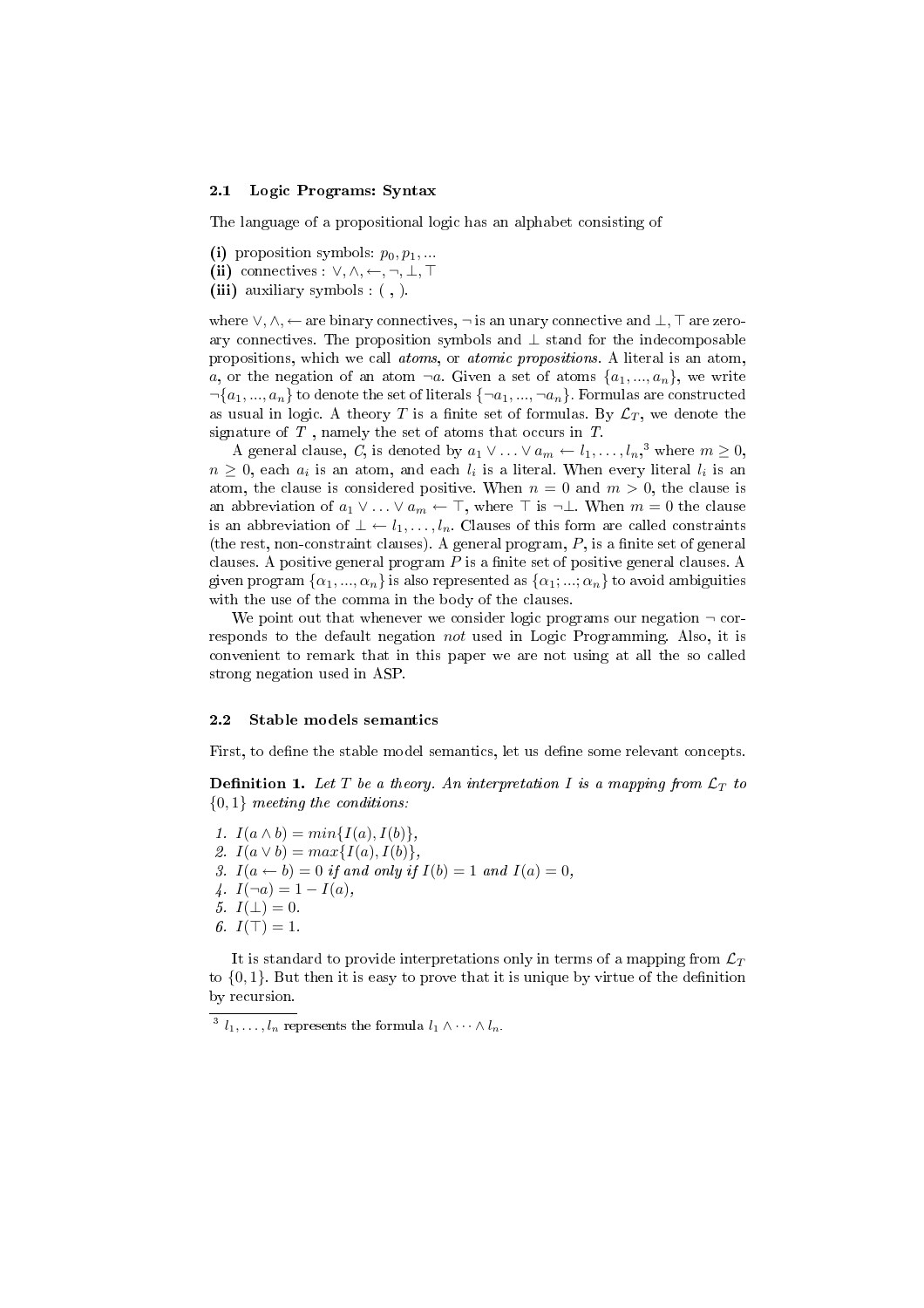An interpretation  $I$  is called a model of  $P$  if and only if for each clause  $c \in P$ ,  $I(c) = 1$ . Given a theory T and a formula  $\alpha$ , we say that  $\alpha$  is a logical consequence of T, denoted by  $T \models \alpha$ , if for every model I of T we have  $I(\alpha) = 1$ . A theory (or a formula) is consistent if it admits a model, otherwise it is said to be inconsistent. It is well known that  $T \models \alpha$  iff  $T \cup \{\neg \alpha\}$  is inconsistent.

It is possible to identify an interpretation with a subset of a given signature. For any interpretation, the corresponding subset of the signature is the set of all atoms that are true with respect to the interpretation. Conversely, given an arbitrary subset of the signature, there is a corresponding interpretation dened by specifying that the mapping assigned to an atom in the subset is equal to 1 and otherwise to 0. We use this view of interpretations freely in the rest of the paper.

We say that a model  $I$  of a theory  $T$  is a minimal model if it does not exist a model  $I'$  of  $T$  different of  $I$  such that  $I' \subset I$ . Maximal models are defined in the analogous way.

By using answer set programming, it is possible to describe a computational problem as a logic program whose answer sets correspond to the solutions of the given problem. The stable model semantics was first defined in terms of the so called Gelfond-Lifschitz reduction [3] and it is usually studied in the context of syntax dependent transformations on programs. The following definition of an answer set for general programs generalizes the definition presented in [3] and it was presented in [4].

Let P be any general program. For any set  $S \subseteq \mathcal{L}_P$ , let  $P^S$  be the general program obtained from  $P$  by deleting

(i) each rule that has a formula  $\neg l$  in its body with  $l \in S$ , and then (ii) all formulæ of the form  $\neg l$  in the bodies of the remaining rules.

Clearly  $P^S$  is positive, then S is a stable model of P if and only if S is a minimal model of  $P^S$ . However, note that  $P^S$  may contain constraints.

#### 3 Maximal models via Stable models

In this section, we provide a method for obtaining maximal models of a propositional theory in terms of stable models of a general program.

**Definition 2.** Let  $\mathcal L$  be a signature. Let  $\mathcal L'$  be a new signature (namely  $\mathcal L \cap \mathcal L' = \emptyset$  $\emptyset$ ) of the same cardinality as  $\mathcal L$  that of course admits a bijective function f from  $\mathcal L$  to  $\mathcal L'$ . We say in this case that  $\mathcal L'$  is a copy-signature of  $\mathcal L$ . In addition, we write  $f(a)$  (or also  $a^{\bullet}$ ) to denote the image of a under f. For a given set of atoms N, we write  $f(N)$  to denote the set  $\{f(a) : a \in N\}.$ 

Note that if  $\mathcal{L}'$  is a copy-signature of  $\mathcal L$  then also  $\mathcal L$  is a copy-signature of  $\mathcal L'.$ To explain the methodology of this section, we use a simple formula as a running example. Let our theory be  $T_1 := \{a \lor b, \neg b\}$ . Note that  $\{a\}$  is the unique maximal model of our theory.

One can establish an important relationship between maximal and minimal models. The proof is straightforward.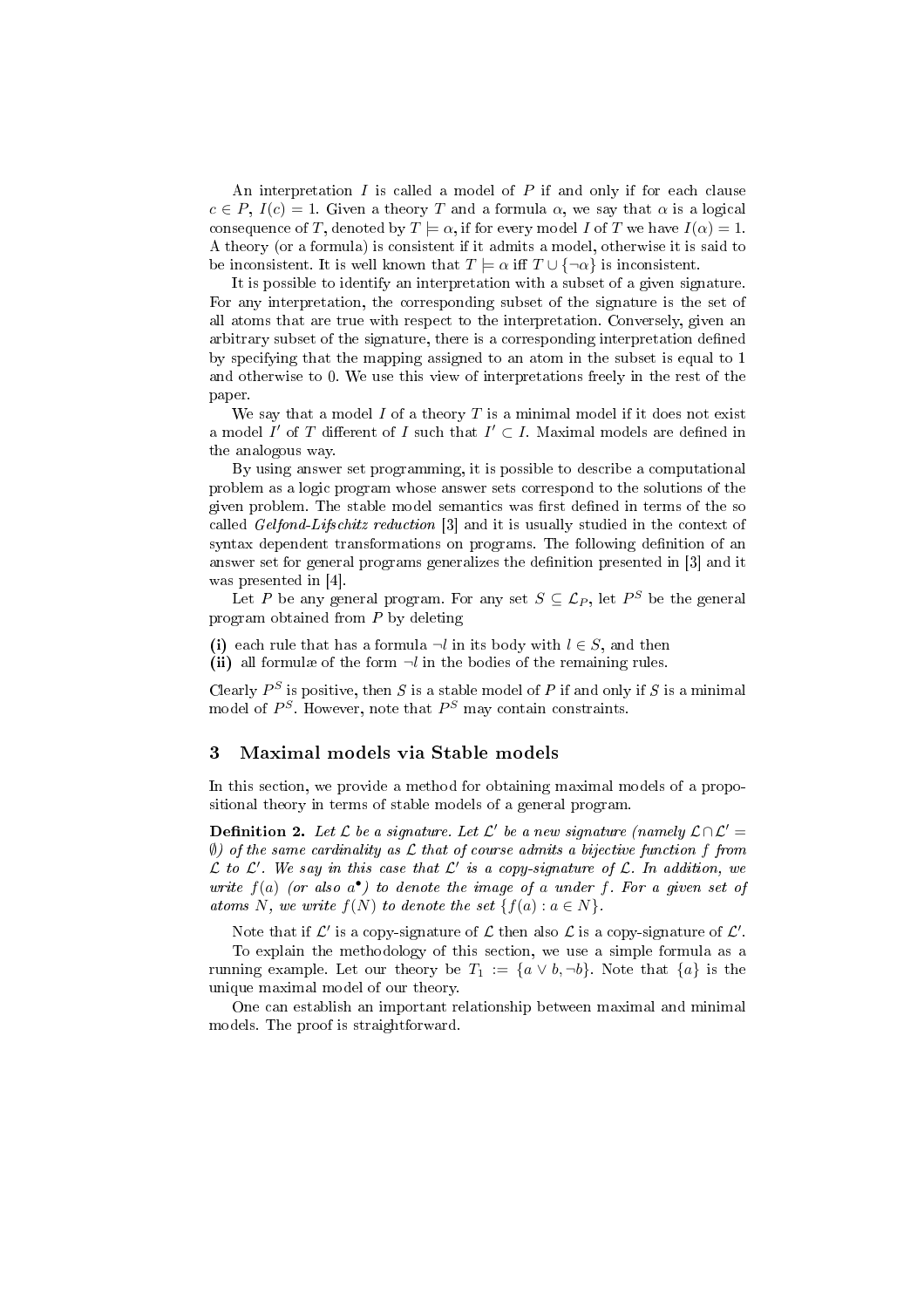**Lemma 1.** Let T be a theory with signature L and L' be a copy-signature of L. By  $g(T)$  we denote the theory obtained from T by replacing every occurrence of an atom x in T by  $\neg f(x)$ . Then M is a maximal model of T iff  $f(\mathcal{L} \setminus \mathcal{M})$  is a minimal model of  $g(T)$ .

Let us come back to our example. Note that  $g(T_1) := \{\neg a^{\bullet} \lor \neg b^{\bullet}, \neg \neg b^{\bullet}\}.$  The complement of  $\{a\}$  (maximal model of  $T_1$ ) w.r.t. to  $\{a, b\}$  is  $\{b\}$ . Now,  $f(\{b\})$  is  $\{b^{\bullet}\}\$ , that is precisely the minimal model of  $g(T_1)$ .

The second step is conceptually very simple. Transform the new theory  $R := q(T)$  into a logically equivalent positive general program, denoted by  $general(R)$  or just P. This is of course always possible using well known basic logical transformations. In our case  $g(T_1)$  is transformed to  $P_1 := \{\perp \leftarrow a^{\bullet}, b^{\bullet}; b^{\bullet}\}.$ Clearly,  $g(T)$  and P have the same set of minimal models. Moreover, the set of stable models of P are the same as the set of minimal models of  $q(T)$ .

For the third and final step we need to state the following lemma.

**Lemma 2.** Let S be a general program of the form  $S_1 \cup S_2$ , where  $S_1$  is a positive general program with signature  $\mathcal L$  and  $S_2:=\{x^\bullet \leftarrow \neg x : x \in \mathcal L\}$  such that  $\mathcal L'$  is a copy-signature of  $\mathcal L$ . Then M is a stable model of S iff there exists a minimal model N of  $S_1$  such that  $M = N \cup f(\mathcal{L} \setminus N)$ .

Let us come back again to our example. Recall that  $P_1 := \{\perp \leftarrow a^{\bullet}, b^{\bullet}; b^{\bullet}\}.$ The signature of  $P_1$  is  $\{a^{\bullet}, b^{\bullet}\}$  and the copy-signature is  $\{a, b\}$  Now consider the general program  $P_2 := P_1 \cup \{a \leftarrow \neg a^{\bullet}; b \leftarrow \neg b^{\bullet}\}.$  The unique stable model of  $P_2$  is  $\{b^{\bullet}, a\}$ . We could obtain this model as follows: obtain a minimal model of  $P_1$ , getting  $\{b^{\bullet}\}\$ . Now, the complement of this model is  $\{a^{\bullet}\}\$ , and  $f(\{a^{\bullet}\})$  is  ${a}$ . Finally we obtain  ${b^{\bullet}} \cup {a}$  as desired. Hence if this model is intersected with the original signature, we obtain our desired maximal model of the original theory.

Let us summarize our approach. We are given  $T_1 := \{a \vee b, \neg b\}$ . We want to obtain a maximal model of  $T_1$ . We first construct the program  $g(T_1) :=$  $\{\neg a^{\bullet} \lor \neg b^{\bullet}, \neg \neg b^{\bullet}\}.$  Then we compute the associate positive general program  $P_1 := \{\perp \leftarrow a^{\bullet}, b^{\bullet}; b^{\bullet}\}.$  Now we add  $P_2 := P_1 \cup \{a \leftarrow \neg a^{\bullet}; b \leftarrow \neg b^{\bullet}\}.$  Compute a stable model of  $P_2$  using DLV. We obtain  $\{b^{\bullet}, a\}$ . Intersect it with the original signature and we get  $\{a\}$ . This is a maximal model of  $T_1$ , as desired.

## Acknowledgements

We are grateful to anonymous referees for their useful comments. Juan Carlos Nieves wants to thank CONACyT for his PhD Grant.

### 4 Conclusions

We have presented a methodology to transform a problem of generating maximal models into the problem of obtaining stable models of a general program. As a consequence we can generate the *maximal models* of a formula by using disjunctive answer set solvers e.g., DLV.